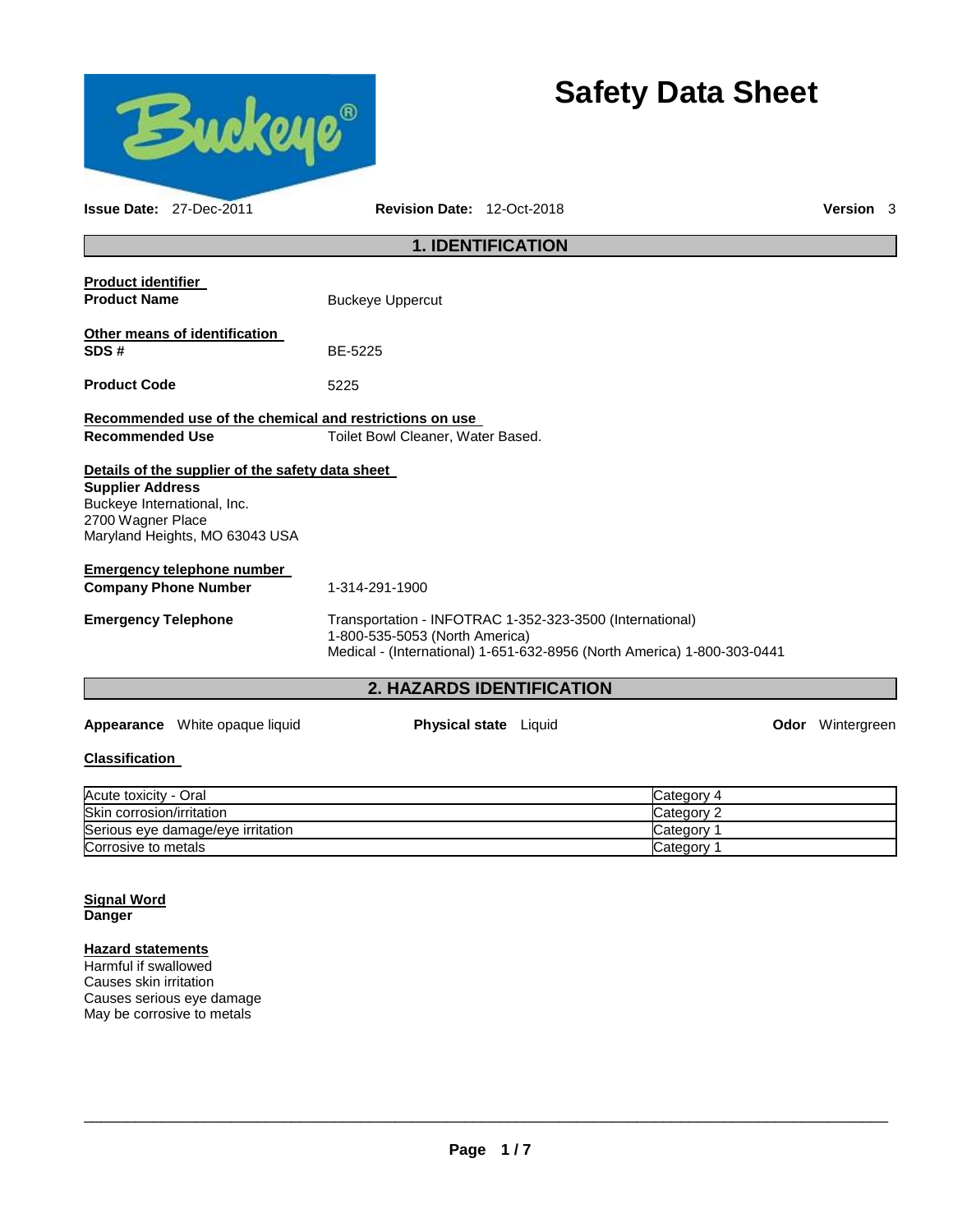

### **Precautionary Statements - Prevention**

Wash face, hands and any exposed skin thoroughly after handling Do not eat, drink or smoke when using this product Wear protective gloves/eye protection/face protection Keep only in original container

### **Precautionary Statements - Response**

IF IN EYES: Rinse cautiously with water for several minutes. Remove contact lenses, if present and easy to do. Continue rinsing Immediately call a poison center or doctor/physician IF ON SKIN: Gently wash with plenty of soap and water If skin irritation occurs: Get medical advice/attention Take off contaminated clothing and wash it before reuse IF SWALLOWED: Call a POISON CENTER or doctor/physician if you feel unwell Rinse mouth IN CASE OF SPILL: Absorb spillage to prevent material damage

## **Precautionary Statements - Storage**

Store in corrosive resistant container with a resistant inner liner

### **Precautionary Statements - Disposal**

Dispose of contents/container to an approved waste disposal plant

## **3. COMPOSITION/INFORMATION ON INGREDIENTS**

| name<br>.<br>IIGal                       | ิ่∼ N∪.   | We<br>iaht-%<br>70 |
|------------------------------------------|-----------|--------------------|
| ' Salt<br><i>I</i> rganic<br>Acid<br>___ | oprietary | - -<br>ີ           |

\*\*If Chemical Name/CAS No is "proprietary" and/or Weight-% is listed as a range, the specific chemical identity and/or percentage of composition has been withheld as a trade secret.\*\*

## **4. FIRST AID MEASURES**

### **Description of first aid measures**

| <b>Eye Contact</b>  | Rinse cautiously with water for several minutes. Remove contact lenses, if present and<br>easy to do. Continue rinsing. Immediately call a poison center or doctor/physician.   |
|---------------------|---------------------------------------------------------------------------------------------------------------------------------------------------------------------------------|
| <b>Skin Contact</b> | Wash skin with soap and water. Take off contaminated clothing and wash it before reuse.<br>Get medical attention if irritation occurs.                                          |
| Inhalation          | Remove to fresh air.                                                                                                                                                            |
| Ingestion           | Rinse mouth. Do NOT induce vomiting. Give two glasses of water. Never give anything by<br>mouth to an unconscious person. Immediately call a poison center or doctor/physician. |
|                     | Most important symptoms and effects, both acute and delayed                                                                                                                     |

**Symptoms** Causes skin irritation. Causes serious eye damage. Ingestion may cause nausea and headache.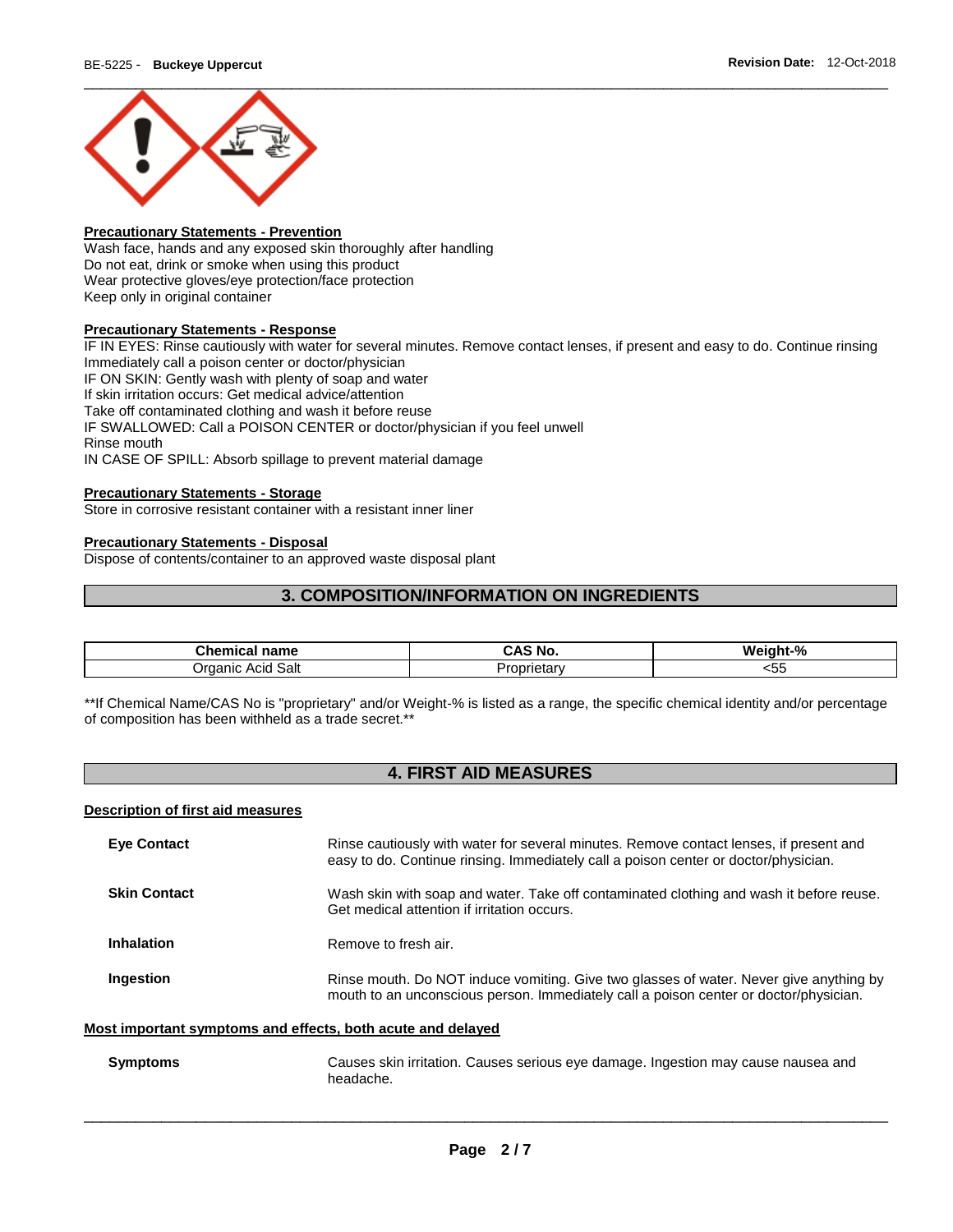### **Indication of any immediate medical attention and special treatment needed**

**Notes to Physician**  Treat symptomatically.

## **5. FIRE-FIGHTING MEASURES**

\_\_\_\_\_\_\_\_\_\_\_\_\_\_\_\_\_\_\_\_\_\_\_\_\_\_\_\_\_\_\_\_\_\_\_\_\_\_\_\_\_\_\_\_\_\_\_\_\_\_\_\_\_\_\_\_\_\_\_\_\_\_\_\_\_\_\_\_\_\_\_\_\_\_\_\_\_\_\_\_\_\_\_\_\_\_\_\_\_\_\_\_\_

### **Suitable Extinguishing Media**

Use extinguishing measures that are appropriate to local circumstances and the surrounding environment.

**Unsuitable Extinguishing Media** Not determined.

#### **Specific Hazards Arising from the Chemical**

Combustion products may be toxic.

**Hazardous combustion products** Carbon oxides. Nitrogen oxides (NOx).

### **Protective equipment and precautions for firefighters**

As in any fire, wear self-contained breathing apparatus pressure-demand, MSHA/NIOSH (approved or equivalent) and full protective gear.

## **6. ACCIDENTAL RELEASE MEASURES**

#### **Personal precautions, protective equipment and emergency procedures**

**Personal Precautions** Use personal protection recommended in Section 8.

### **Environmental precautions**

**Environmental precautions** Prevent from entering into soil, ditches, sewers, waterways and/or groundwater. See Section 12, Ecological Information. See Section 13: DISPOSAL CONSIDERATIONS.

### **Methods and material for containment and cleaning up**

| <b>Methods for Containment</b> | Prevent further leakage or spillage if safe to do so.                                                                                |
|--------------------------------|--------------------------------------------------------------------------------------------------------------------------------------|
| <b>Methods for Clean-Up</b>    | Pick up with mop, wet/dry vac, or absorbent material. Rinse area with clear water and allow<br>floor to dry before allowing traffic. |

## **7. HANDLING AND STORAGE**

### **Precautions for safe handling**

**Advice on Safe Handling** Handle in accordance with good industrial hygiene and safety practice. Use personal protection recommended in Section 8. Avoid contact with skin, eyes or clothing. Wash face, hands and any exposed skin thoroughly after handling. Do not eat, drink or smoke when using this product. Keep containers closed when not in use.

**Conditions for safe storage, including any incompatibilities**

**Storage Conditions** Keep container tightly closed and store in a cool, dry and well-ventilated place. Store at room temperature. Store in corrosive resistant container with a resistant inner liner.

**Incompatible Materials** Chlorine bleach. Caustics. Alkalis.

## **8. EXPOSURE CONTROLS/PERSONAL PROTECTION**

**Exposure Guidelines** No exposure limits noted for ingredient(s). The following information is given as general guidance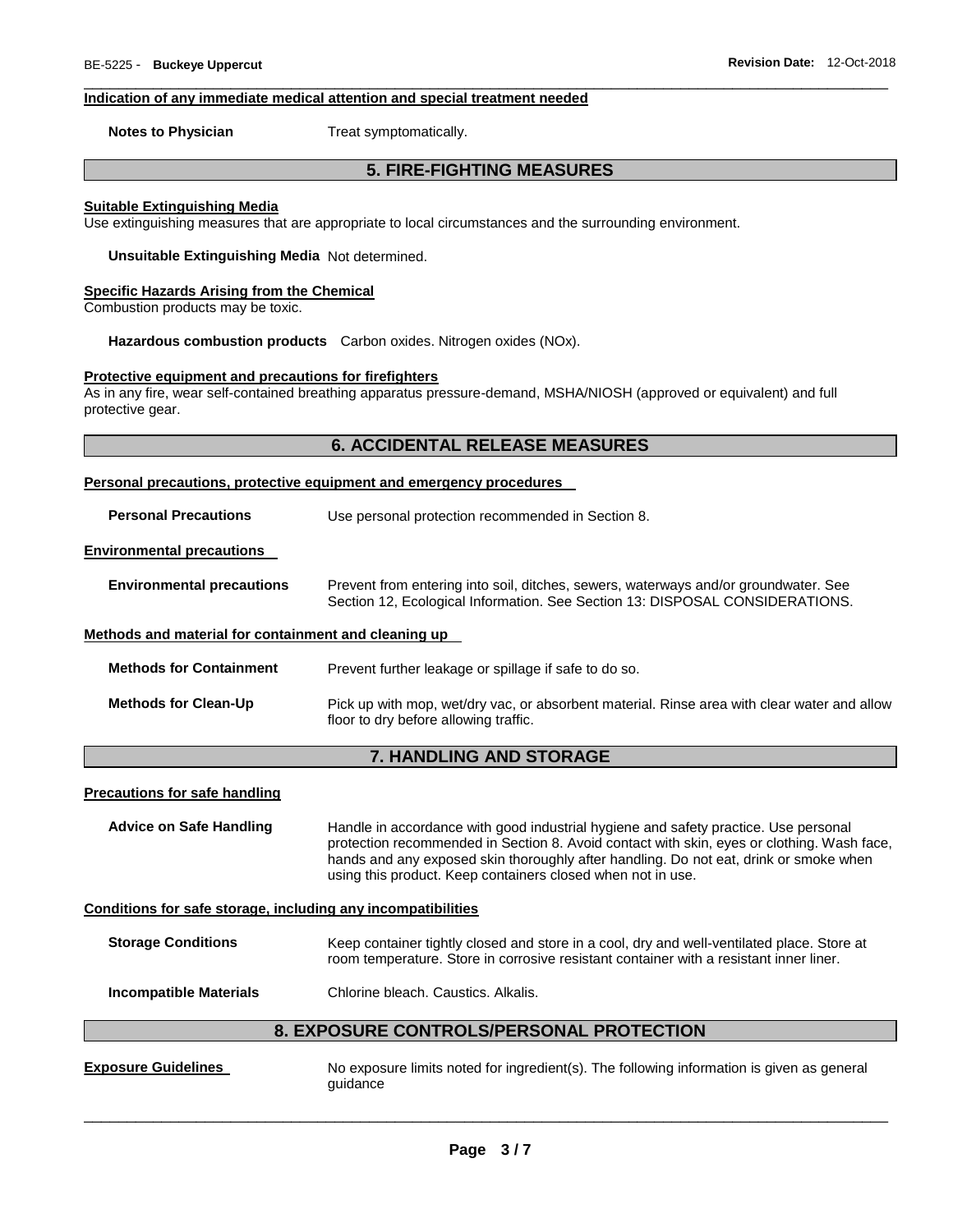### **Appropriate engineering controls**

| <b>Engineering Controls</b>     | Ensure adequate ventilation, especially in confined areas. Eyewash stations. Showers. |
|---------------------------------|---------------------------------------------------------------------------------------|
|                                 | Individual protection measures, such as personal protective equipment                 |
| <b>Eye/Face Protection</b>      | Use safety glasses or chemical splash goggles.                                        |
| <b>Skin and Body Protection</b> | Wear rubber gloves or other impervious gloves.                                        |

\_\_\_\_\_\_\_\_\_\_\_\_\_\_\_\_\_\_\_\_\_\_\_\_\_\_\_\_\_\_\_\_\_\_\_\_\_\_\_\_\_\_\_\_\_\_\_\_\_\_\_\_\_\_\_\_\_\_\_\_\_\_\_\_\_\_\_\_\_\_\_\_\_\_\_\_\_\_\_\_\_\_\_\_\_\_\_\_\_\_\_\_\_

| <b>Respiratory Protection</b> | No protection is ordinarily required under normal conditions of use and with adequate<br>ventilation. |
|-------------------------------|-------------------------------------------------------------------------------------------------------|
|                               |                                                                                                       |

**General Hygiene Considerations** Handle in accordance with good industrial hygiene and safety practice.

## **9. PHYSICAL AND CHEMICAL PROPERTIES**

## **Information on basic physical and chemical properties**

| <b>Physical state</b><br>Appearance<br>Color                    | Liquid<br>White opaque liquid<br>White opaque          | Odor<br><b>Odor Threshold</b> | Wintergreen<br>Not determined |
|-----------------------------------------------------------------|--------------------------------------------------------|-------------------------------|-------------------------------|
| <b>Property</b><br>рH                                           | <b>Values</b><br>$< 1.0$ (conc.)<br>1.1 (1:4 dilution) | Remarks • Method              |                               |
| Melting point / freezing point<br>Boiling point / boiling range | Not determined<br>100 °C / 212 °F                      |                               |                               |
| <b>Flash point</b>                                              | None                                                   | Tag Closed Cup                |                               |
| <b>Evaporation Rate</b><br><b>Flammability (Solid, Gas)</b>     | 1.0                                                    | $(n-BuAc=1)$                  |                               |
| <b>Flammability Limit in Air</b>                                | Liquid-Not applicable                                  |                               |                               |
| Upper flammability or explosive                                 | Not applicable                                         |                               |                               |
| limits<br>Lower flammability or explosive<br>limits             | Not applicable                                         |                               |                               |
| <b>Vapor Pressure</b>                                           | Not determined                                         |                               |                               |
| <b>Vapor Density</b>                                            | Not determined                                         |                               |                               |
| <b>Relative Density</b><br><b>Water Solubility</b>              | 1.15<br>Mostly soluble                                 |                               |                               |
| Solubility in other solvents                                    | Not determined                                         |                               |                               |
| <b>Partition Coefficient</b>                                    | Not determined                                         |                               |                               |
| <b>Autoignition temperature</b>                                 | Not determined                                         |                               |                               |
| <b>Decomposition temperature</b>                                | Not determined                                         |                               |                               |
| Kinematic viscosity                                             | Not determined                                         |                               |                               |
| <b>Dynamic Viscosity</b><br><b>Explosive Properties</b>         | Not determined<br>Not determined                       |                               |                               |
|                                                                 |                                                        |                               |                               |

## **10. STABILITY AND REACTIVITY**

## **Reactivity**

Not reactive under normal conditions.

### **Chemical stability**

Stable under recommended storage conditions.

**Oxidizing Properties** Not determined

### **Possibility of hazardous reactions**

None under normal processing.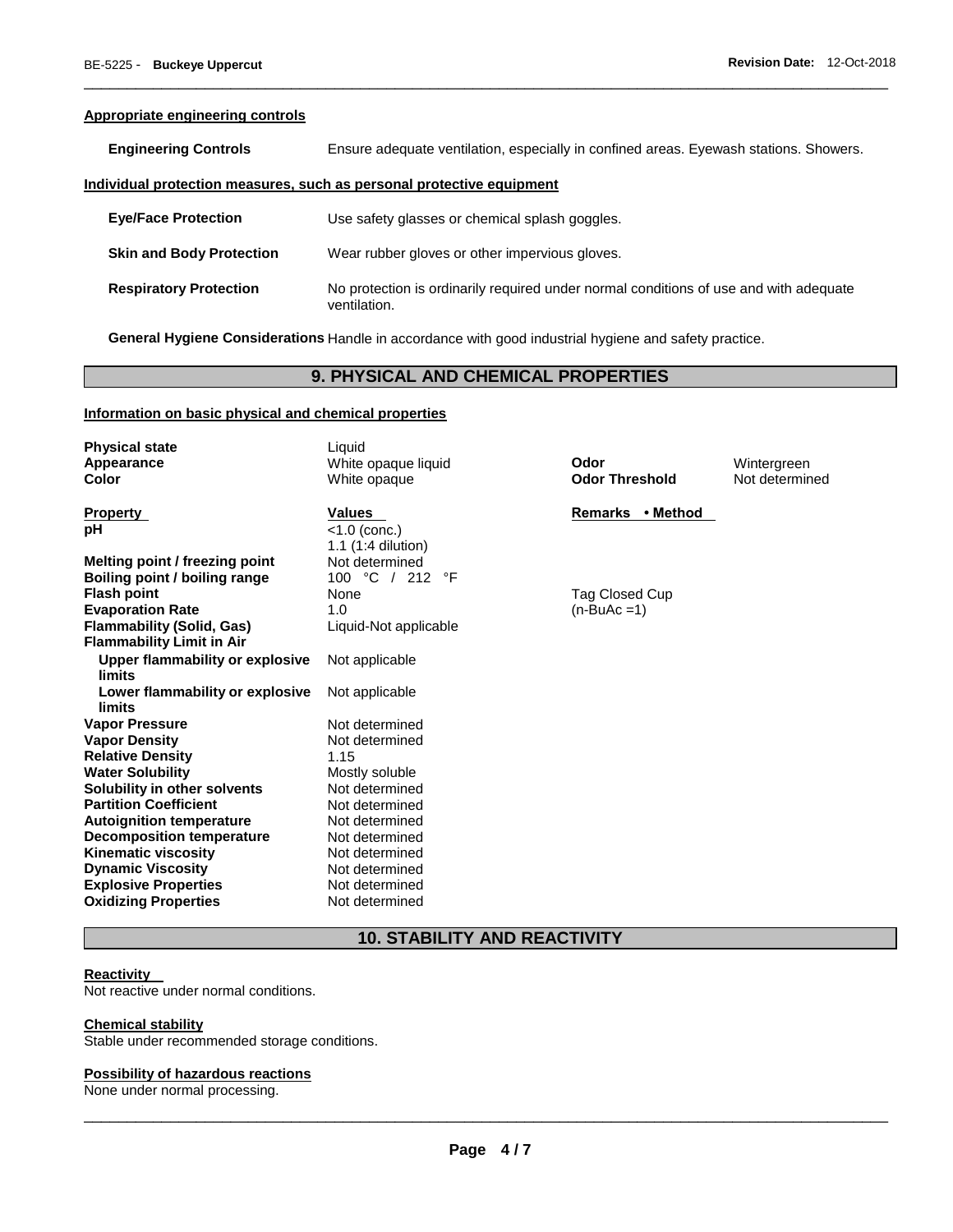#### **Hazardous Polymerization** Hazardous polymerization does not occur.

#### **Conditions to Avoid**

Keep separated from incompatible substances. Keep out of reach of children.

## **Incompatible materials**

Chlorine bleach. Caustics. Alkalis.

## **Hazardous decomposition products**

Carbon oxides. Nitrogen oxides (NOx).

## **11. TOXICOLOGICAL INFORMATION**

\_\_\_\_\_\_\_\_\_\_\_\_\_\_\_\_\_\_\_\_\_\_\_\_\_\_\_\_\_\_\_\_\_\_\_\_\_\_\_\_\_\_\_\_\_\_\_\_\_\_\_\_\_\_\_\_\_\_\_\_\_\_\_\_\_\_\_\_\_\_\_\_\_\_\_\_\_\_\_\_\_\_\_\_\_\_\_\_\_\_\_\_\_

### **Information on likely routes of exposure**

| <b>Product Information</b> |                                  |
|----------------------------|----------------------------------|
| <b>Eve Contact</b>         | Causes serious eye damage.       |
| <b>Skin Contact</b>        | Causes skin irritation.          |
| Inhalation                 | Avoid breathing vapors or mists. |
| Ingestion                  | Harmful if swallowed.            |

#### **Component Information**

| Chemical name     | Oral LD50          | <b>Dermal LD50</b>   | <b>Inhalation LC50</b> |  |
|-------------------|--------------------|----------------------|------------------------|--|
| Methyl salicylate | = 887 mg/kg<br>Rat | Rabbit<br>5000 mg/kg |                        |  |
| 19-36-8           |                    |                      |                        |  |

### **Symptoms related to the physical, chemical and toxicological characteristics**

**Symptoms** Please see section 4 of this SDS for symptoms.

#### **Delayed and immediate effects as well as chronic effects from short and long-term exposure**

**Carcinogenicity** Based on the information provided, this product does not contain any carcinogens or potential carcinogens as listed by OSHA, IARC or NTP.

### **Numerical measures of toxicity**

Not determined

### **12. ECOLOGICAL INFORMATION**

#### **Ecotoxicity**

The product is not classified as environmentally hazardous. However, this does not exclude the possibility that large or frequent spills can have a harmful or damaging effect on the environment.

## **Component Information**

| <b>Chemical name</b> | Algae/aguatic plants | ™ish | Crustacea                   |
|----------------------|----------------------|------|-----------------------------|
| Methyl salicylate    |                      |      | 50: 24 h Daphnia magna mg/L |
| 119-36-8             |                      |      | <b>EC50</b>                 |

#### **Persistence/Degradability**

Not determined.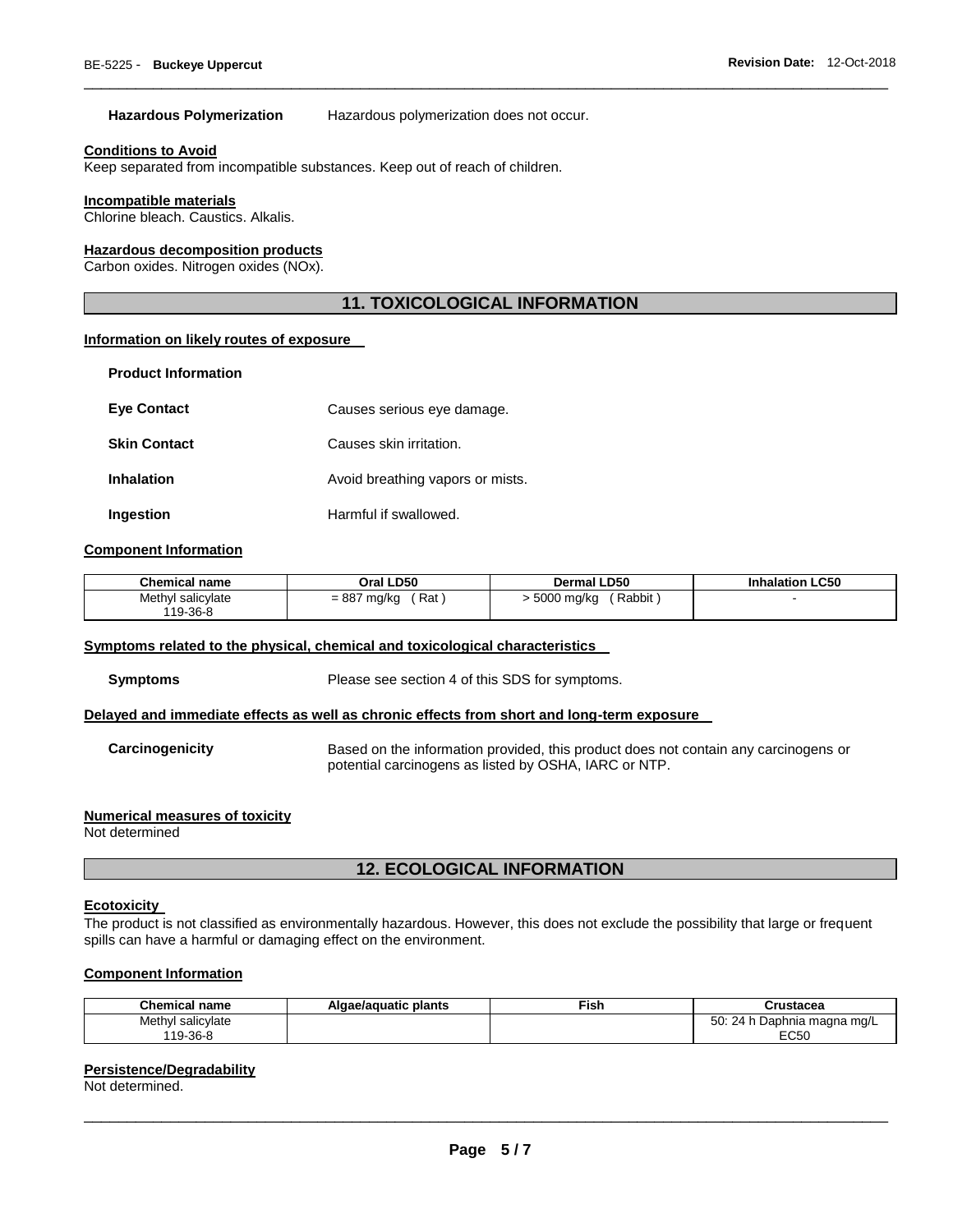### **Bioaccumulation**

There is no data for this product.

### **Mobility**

Not determined

## **Other Adverse Effects**

Not determined

| <b>13. DISPOSAL CONSIDERATIONS</b>                                                                                          |                                                                                                                                                                                                             |  |  |  |  |
|-----------------------------------------------------------------------------------------------------------------------------|-------------------------------------------------------------------------------------------------------------------------------------------------------------------------------------------------------------|--|--|--|--|
| <b>Waste Treatment Methods</b>                                                                                              |                                                                                                                                                                                                             |  |  |  |  |
| <b>Disposal of Wastes</b>                                                                                                   | Disposal should be in accordance with applicable regional, national and local laws and<br>regulations.                                                                                                      |  |  |  |  |
| <b>Contaminated Packaging</b>                                                                                               | Disposal should be in accordance with applicable regional, national and local laws and<br>regulations.                                                                                                      |  |  |  |  |
|                                                                                                                             | <b>14. TRANSPORT INFORMATION</b>                                                                                                                                                                            |  |  |  |  |
| <b>Note</b>                                                                                                                 | Please see current shipping paper for most up to date shipping information, including<br>exemptions and special circumstances. Not regulated if shipped in non-aluminum<br>containers (49 CFR 173.154 (d)). |  |  |  |  |
| <u>DOT</u>                                                                                                                  | Not regulated                                                                                                                                                                                               |  |  |  |  |
| IATA<br><b>UN number</b><br><b>Proper Shipping Name</b><br>Transport hazard class(es)<br><b>Packing Group</b>               | <b>UN1760</b><br>Corrosive liquid, n.o.s. (contains Urea monohydrochloride)<br>8<br>$\mathbf{III}$                                                                                                          |  |  |  |  |
| <b>IMDG</b><br><b>UN number</b><br><b>Proper Shipping Name</b><br><b>Transport hazard class(es)</b><br><b>Packing Group</b> | <b>UN1760</b><br>Corrosive liquid, n.o.s. (contains Urea monohydrochloride)<br>8<br>III                                                                                                                     |  |  |  |  |

\_\_\_\_\_\_\_\_\_\_\_\_\_\_\_\_\_\_\_\_\_\_\_\_\_\_\_\_\_\_\_\_\_\_\_\_\_\_\_\_\_\_\_\_\_\_\_\_\_\_\_\_\_\_\_\_\_\_\_\_\_\_\_\_\_\_\_\_\_\_\_\_\_\_\_\_\_\_\_\_\_\_\_\_\_\_\_\_\_\_\_\_\_

## **15. REGULATORY INFORMATION**

### **International Inventories**

| <b>Chemical name</b> | TSCA | <b>DSL/NDSL EINECS/E</b> | LINCS | <b>ENCS</b> | <b>IECSC</b> | <b>KECL</b> | <b>PICCS</b> | <b>AICS</b> |
|----------------------|------|--------------------------|-------|-------------|--------------|-------------|--------------|-------------|
| Organic Acid Salt    |      |                          |       |             |              |             |              |             |
| Methyl salicylate    |      |                          |       |             |              |             |              |             |

#### **Legend:**

*TSCA - United States Toxic Substances Control Act Section 8(b) Inventory* 

*DSL/NDSL - Canadian Domestic Substances List/Non-Domestic Substances List* 

*EINECS/ELINCS - European Inventory of Existing Chemical Substances/European List of Notified Chemical Substances* 

*ENCS - Japan Existing and New Chemical Substances* 

*IECSC - China Inventory of Existing Chemical Substances* 

*KECL - Korean Existing and Evaluated Chemical Substances* 

*PICCS - Philippines Inventory of Chemicals and Chemical Substances* 

*AICS - Australian Inventory of Chemical Substances*